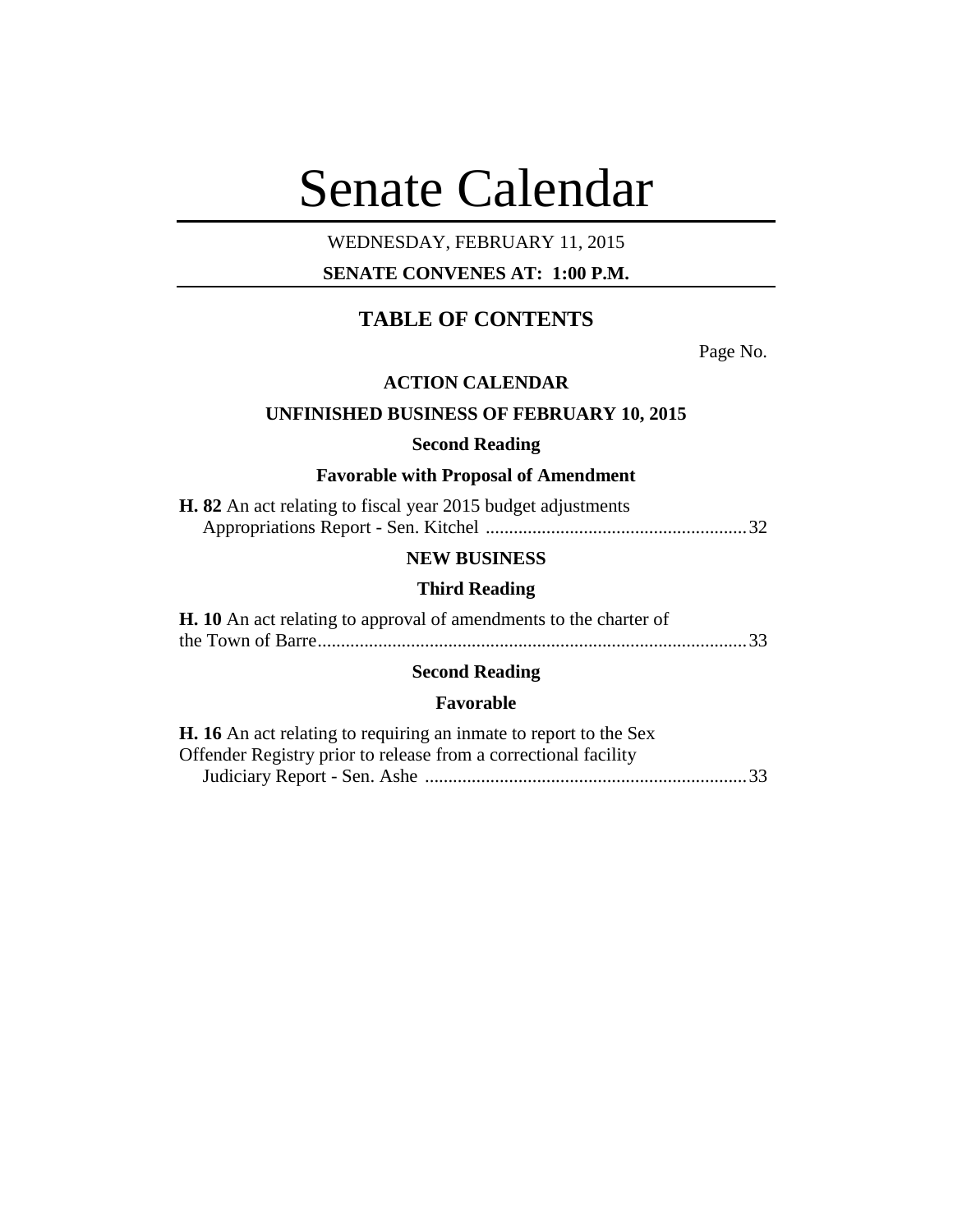#### **ORDERS OF THE DAY**

#### **ACTION CALENDAR**

#### **UNFINISHED BUSINESS OF TUESDAY, FEBRUARY 10, 2015**

#### **Second Reading**

#### **Favorable with Proposal of Amendment**

#### **H. 82.**

An act relating to fiscal year 2015 budget adjustments.

## **Reported favorably with recommendation of proposal of amendment by Senator Kitchel for the Committee on Appropriations.**

The Committee recommends that the Senate propose to the House to amend the bill as follows:

First: By inserting two new sections to be numbered Secs. 42a and 42b to read as follows:

Sec. 42a. 2014 Acts and Resolves No. 179, Sec. B.605 is amended to read:

Sec. B.605 Vermont student assistance corporation

| Grants          | <del>19,511,514</del> | 19,511,587 |
|-----------------|-----------------------|------------|
| Total           | 19,511,514            | 19,511,587 |
| Source of funds |                       |            |
| General fund    | <del>19.511.514</del> | 19,511,587 |
| Total           | <del>19,511,514</del> | 19,511,587 |
|                 |                       |            |

Sec. 42b. 2104 Acts and Resolves No. 179, Sec. B.608 is amended to read:

Sec. B.608 Total higher education

| 84, 791, 486 | 84,791,559   |
|--------------|--------------|
| 4,455,678    | 4,455,678    |
| 89,247,164   | 89, 247, 237 |
|              |              |

Second: By inserting a new section to be numbered Sec. 56a to read as follows:

Sec. 56a. 2014 Acts and Resolves No. 179, Sec. B.911 is amended to read:

Sec. B.911 Transportation - town highway structures

| Grants              | 6,333,500 | 3,833,500 |
|---------------------|-----------|-----------|
| Total               | 6,333,500 | 3,833,500 |
| Source of funds     |           |           |
| Transportation fund | 6,333,500 | 3,833,500 |
| Total               | 6,333,500 | 3,833,500 |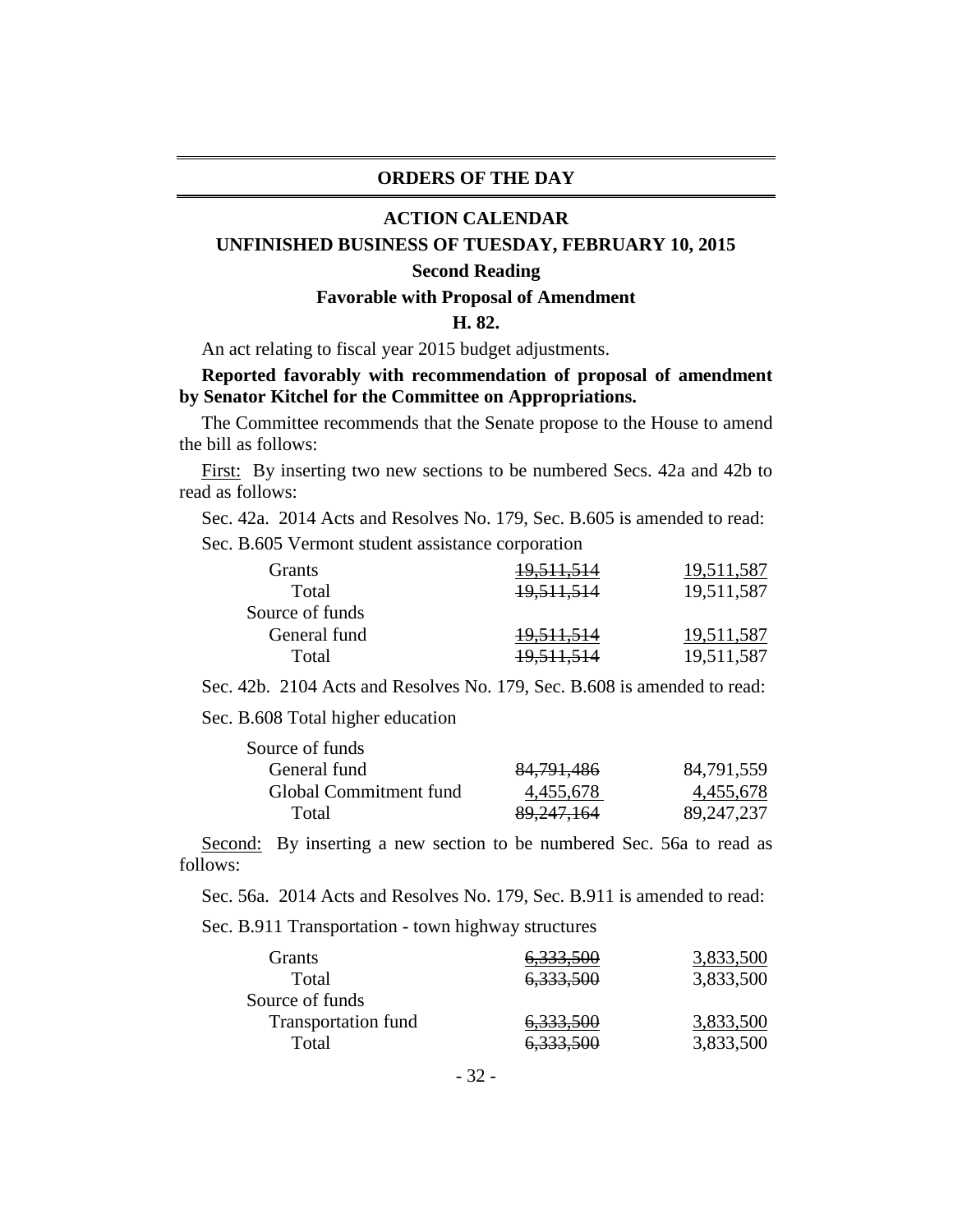and by striking out Sec. 58 in its entirety and inserting in lieu thereof a new Sec. 58 to read as follows:

Sec. 58. 2014 Acts and Resolves No. 179, Sec. B.922 is amended to read:

Sec. B.922 Total transportation

| 229,903,089   | 227,403,089 |
|---------------|-------------|
| 19,895,087    | 19,395,087  |
| 3,630,222     | 3,630,222   |
| 407, 147, 672 | 405,897,672 |
| 20,200,226    | 19,452,400  |
| 2,395,041     | 2,395,041   |
| 2,592,411     | 2,592,411   |
| 5.763.74      | 680,765,922 |
|               |             |

and in Sec.  $61(a)$ , by inserting a new subdivision (4) to read as follows:

(4) The following amounts shall be transferred to the Transportation Infrastructure Bond Fund from the Transportation Fund: 2,500,000.00

(Committee vote: 7-0-0)

(For House amendments, see House Journal for January 29, 2015, page 89 and January 30, 2015, page 96.)

#### **NEW BUSINESS**

#### **Third Reading**

#### **H. 10.**

An act relating to approval of amendments to the charter of the Town of Barre.

#### **Second Reading**

#### **Favorable**

#### **H. 16.**

An act relating to requiring an inmate to report to the Sex Offender Registry prior to release from a correctional facility.

#### **Reported favorably by Senator Ashe for the Committee on Judiciary.**

(Committee vote: 5-0-0)

(No House amendments)